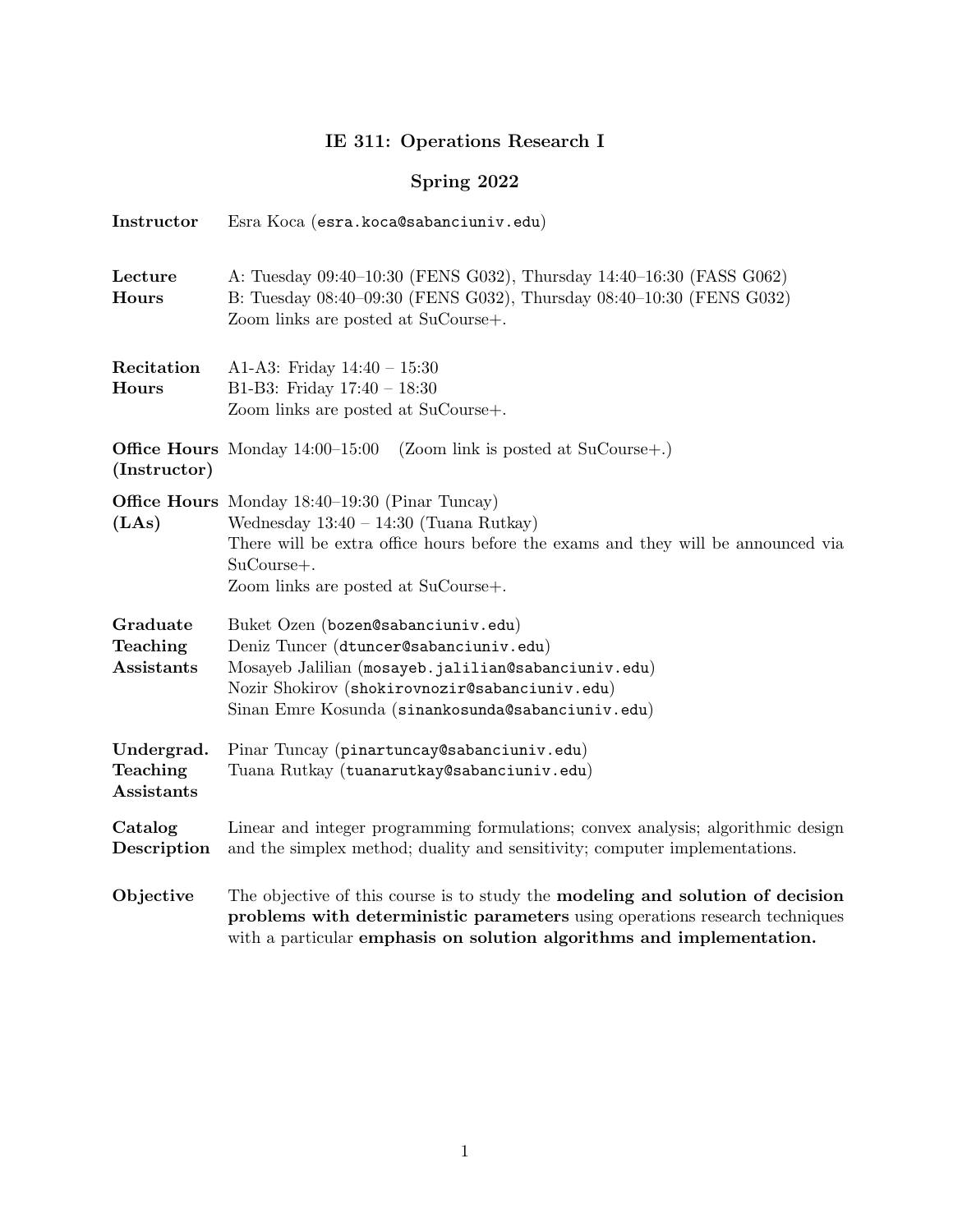| <b>Course</b><br><b>Topics</b> | This course will cover the following main topics:                                                                                                                                                                                                                                                                                                                                                                                                                                                                                                                                            |  |  |  |  |  |
|--------------------------------|----------------------------------------------------------------------------------------------------------------------------------------------------------------------------------------------------------------------------------------------------------------------------------------------------------------------------------------------------------------------------------------------------------------------------------------------------------------------------------------------------------------------------------------------------------------------------------------------|--|--|--|--|--|
|                                | 1. Introduction to Optimization: Introduction to decision making, model-<br>ing, and operations research. Common concepts in optimization.                                                                                                                                                                                                                                                                                                                                                                                                                                                   |  |  |  |  |  |
|                                | 2. Modeling Linear and Integer Programs:<br>(a) Modeling Linear Programs.<br>(b) Modeling Integer Programs.<br>3. Analysis of Linear Programming:                                                                                                                                                                                                                                                                                                                                                                                                                                            |  |  |  |  |  |
|                                |                                                                                                                                                                                                                                                                                                                                                                                                                                                                                                                                                                                              |  |  |  |  |  |
|                                |                                                                                                                                                                                                                                                                                                                                                                                                                                                                                                                                                                                              |  |  |  |  |  |
|                                | (a) Preliminaries (basic linear algebra and convex analysis).<br>(b) Simplex Method for structured LPs.<br>(c) Simplex Method for unstructured LPs.<br>(d) Duality.<br>(e) Dual Simplex and Revised Simplex Methods.<br>(f) Sensitivity and post-optimality analysis.                                                                                                                                                                                                                                                                                                                        |  |  |  |  |  |
| <b>Textbook</b>                | Operations Research: Applications and Algorithms, 4th edition. W.L. Winston.<br>Thomson/Brooks/Cole, 2004.                                                                                                                                                                                                                                                                                                                                                                                                                                                                                   |  |  |  |  |  |
|                                | Homer Books Link                                                                                                                                                                                                                                                                                                                                                                                                                                                                                                                                                                             |  |  |  |  |  |
| Reference<br><b>Books</b>      | Introduction to Operations Research, 9th edition. F.S. Hillier, G.J. Lieberman.<br>McGraw-Hill, 2010.<br>Operations Research: An Introduction, 7th edition. H.A. Taha. Prentice-Hall, 2003.                                                                                                                                                                                                                                                                                                                                                                                                  |  |  |  |  |  |
| Lecture<br><b>Style</b>        | -Most of the Tuesday lectures will be computer-based labs and there will be<br>implementation tasks. These lectures will be delivered via Zoom only.<br>-The other Tuesday lectures that cover theoretical topics will be delivered both<br>in-class and via Zoom. Please see the tentative schedule for the type of the<br>teaching mode on Tuesdays - the changes will be announced on SuCourse+.<br>-On Thursdays, we will have theoretical lectures that will be delivered in-class<br>and broadcasted via Zoom.<br>-Participation and asking questions are welcome during the lectures. |  |  |  |  |  |
| Recitation<br>Style            | $-On$ Tuesdays, recitation questions and short videos will be posted.<br>$-On$ Fridays, the TAs will hold online recitation hours. The students must have<br>already watched the posted videos and worked on the recitation questions posted<br>on Tuesday, and come prepared to these sessions.                                                                                                                                                                                                                                                                                             |  |  |  |  |  |
| Grading                        | Quizzes<br>(15%)<br>Midterm 1<br>(25%)<br>April 9, 13:40–15:30<br>Midterm 2<br>(25%)<br>May 29, 13:40-15:30<br>(35%)<br>Final<br>Labs<br>$(3\%)$ (BONUS)                                                                                                                                                                                                                                                                                                                                                                                                                                     |  |  |  |  |  |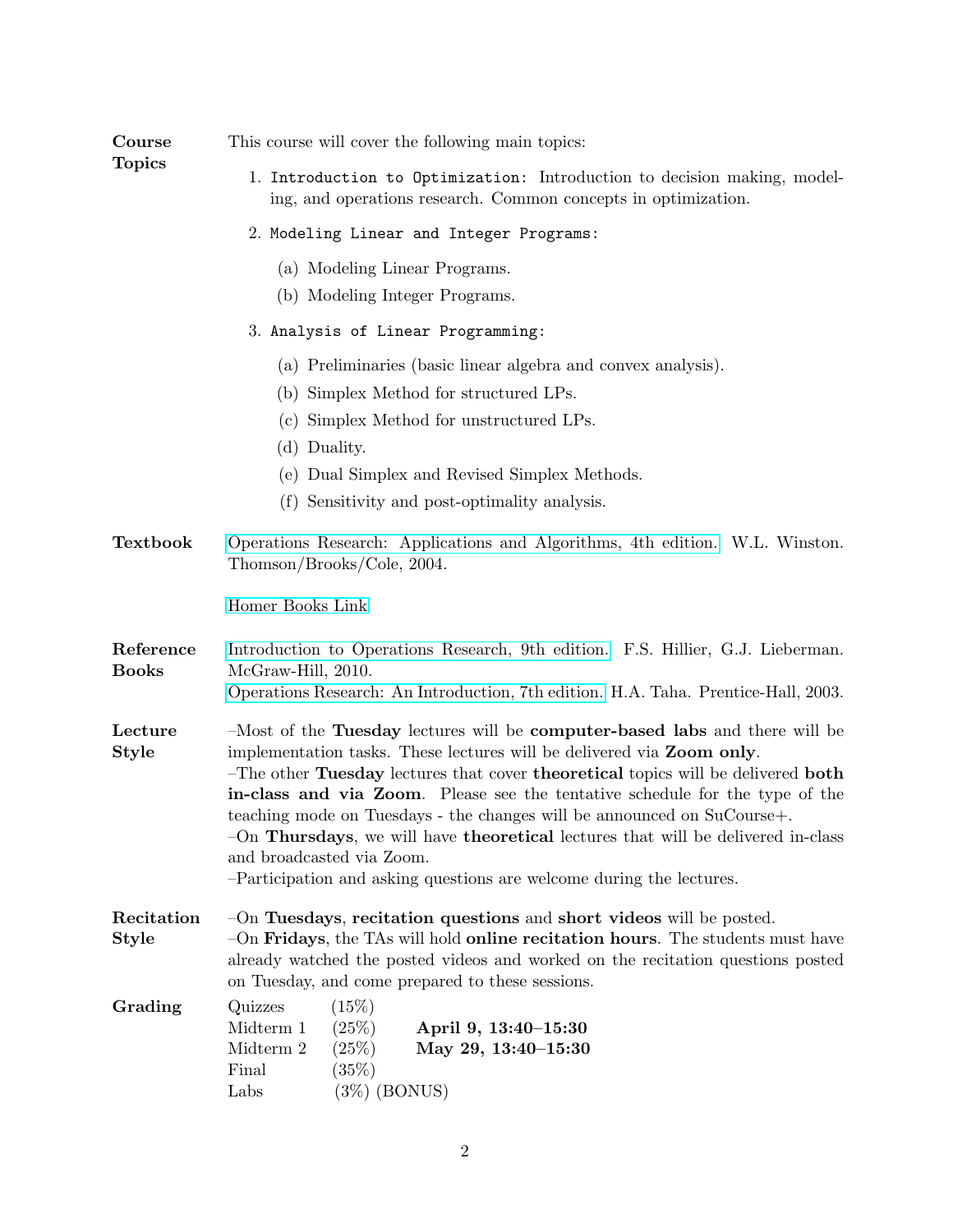Labs –There will be a lab session on most Tuesdays. These sessions will be organized via Zoom Breakout Rooms. A group of five students will attend a pre-assigned room and work together on the implementation task assigned. A TA or LA will frequently visit the room to help the group. Each group needs to submit their answer (typically a Python file) at the end of the session.

–Students are allowed to form their own groups.

–Each group should designate one member as the lead student in every lab session. –The lead student is responsible for sharing his/her screen, writing the code with the assistance of other group members and submitting the group's answer to Sucourse+. –The lead student duty should be rotated every week.

–The group's answer will be graded on a 0-1 scale. The group will get 1 if the grader is convinced that the group has worked on the assignment (partially correct or completely incorrect answers can still get 1 if there is evidence in this direction). –Joining the Zoom meeting is not sufficient to get the grade. The grader should be convinced that the student is really participating the group work.

–The lab grades will be considered as 3% BONUS in total.

- Quizzes There will be a quiz on most Fridays during the recitation hours reserved for the quizzes:
	- A1-A3: Friday 15:40 16:30

– B1-B3: Friday 16:40 - 17:30

–The content will primarily be based on the lectures and recitations after the previous quiz.

–There are scheduled to be 6 quizzes in total, and the best 5 of them will be considered. Each quiz will have the same weight.

–Quizzes will be distributed via Sucourse+, and recorded via Zoom online meeting platform. The students should read the Online Assessment Policy posted on Sucourse + carefully.

–There will be no make-up quiz.

Exams –There will be two midterm exams and a final, all in-person and closed-book. –Each exam will have a computer-based component.

> –A comprehensive make-up exam will be given for students missing any of these exams due to a medical excuse at the end of the semester.

- –Tentative exam topics are as follows:
	- Midterm 1: Lectures 2a 2b
	- Midterm 2: Lectures 3a 3d
	- Final: Lectures 2a 2b, Lectures 3a 3f